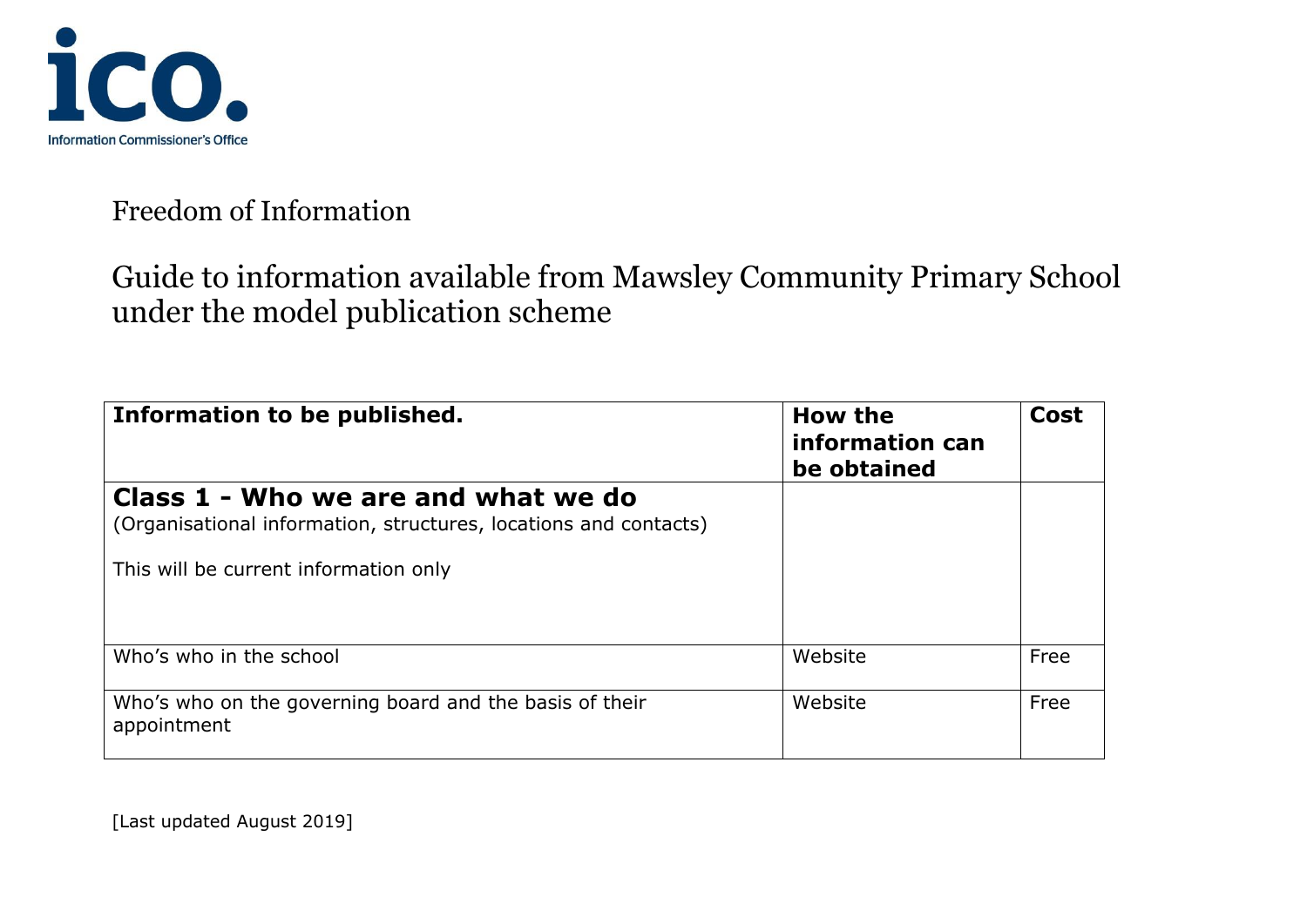

# Guide to information available from Mawsley Community Primary School under the model publication scheme

| <b>Instrument of Government</b>                                                                                     | On website                                                                                                                                                                | Free |
|---------------------------------------------------------------------------------------------------------------------|---------------------------------------------------------------------------------------------------------------------------------------------------------------------------|------|
| Contact details for the Head teacher and for the governing body, via<br>the school (named contacts where possible). | Website                                                                                                                                                                   | Free |
| School prospectus (if any)                                                                                          | Website                                                                                                                                                                   | Free |
| Staffing structure                                                                                                  | Website                                                                                                                                                                   | Free |
| School session times and term dates                                                                                 | Website, See also<br>https://www3.northam<br>ptonshire.gov.uk/coun<br>cilservices/children-<br>families-<br>education/schools-and-<br>education/Pages/term-<br>dates.aspx | Free |
| Address of school and contact details, including email address.                                                     | Website                                                                                                                                                                   | Free |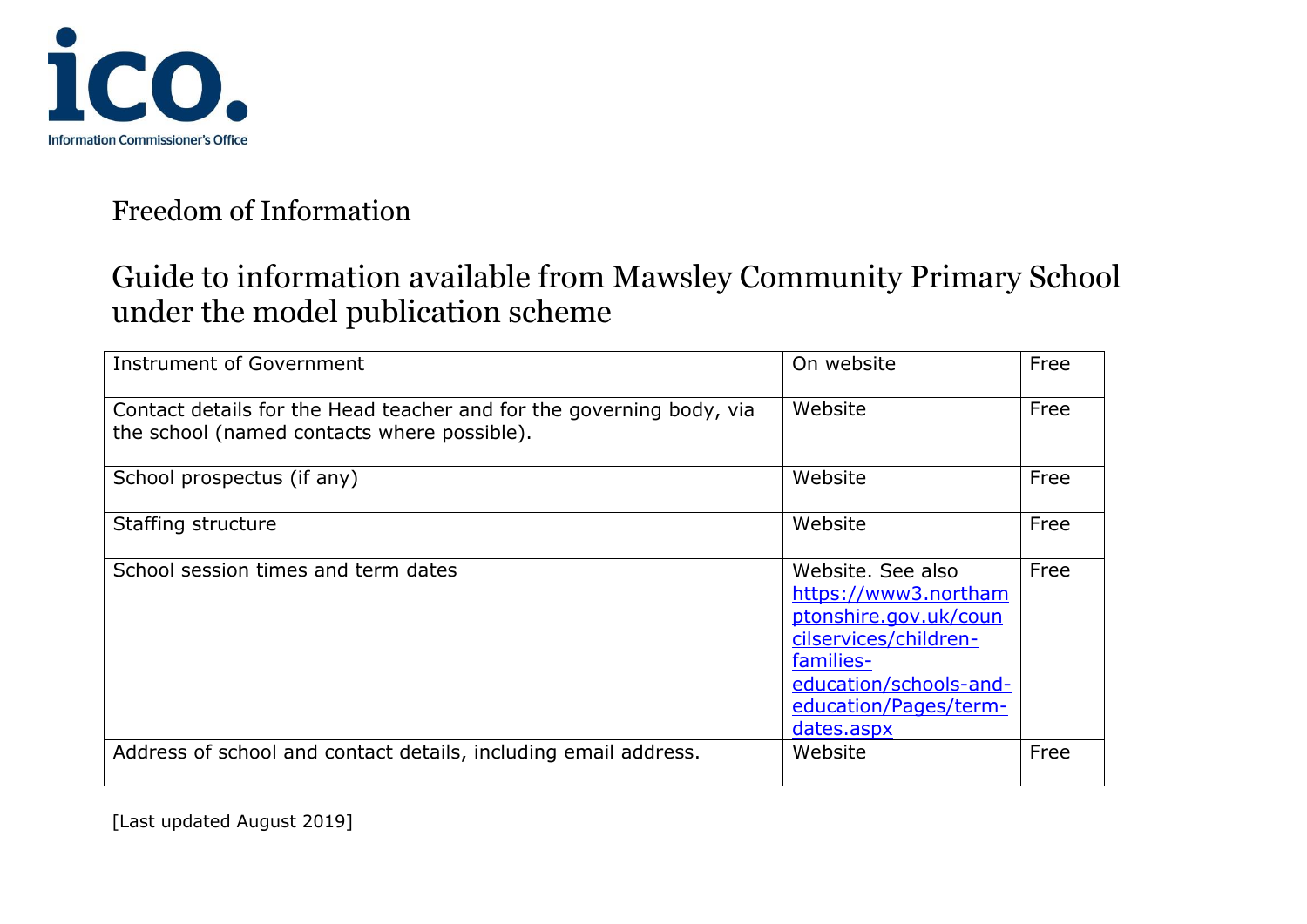

# Guide to information available from Mawsley Community Primary School under the model publication scheme

| Class 2 - What we spend and how we spend it<br>(Financial information relating to projected and actual income and<br>expenditure, procurement, contracts and financial audit)<br>Current and previous financial year as a minimum | Some financial<br>information is available<br>at: schools-financial-<br>benchmarking.service.go<br>v.uk |                                        |
|-----------------------------------------------------------------------------------------------------------------------------------------------------------------------------------------------------------------------------------|---------------------------------------------------------------------------------------------------------|----------------------------------------|
| Annual budget plan and financial statements                                                                                                                                                                                       | Hard copy available on<br>application                                                                   | $10p$ per<br>sheet for<br>hard<br>copy |
| Capital funding                                                                                                                                                                                                                   | Hard copy available on<br>application                                                                   | $10p$ per<br>sheet for<br>hard<br>copy |
| Financial audit reports                                                                                                                                                                                                           | Hard copy available on<br>application                                                                   | $10p$ per<br>sheet for<br>hard copy    |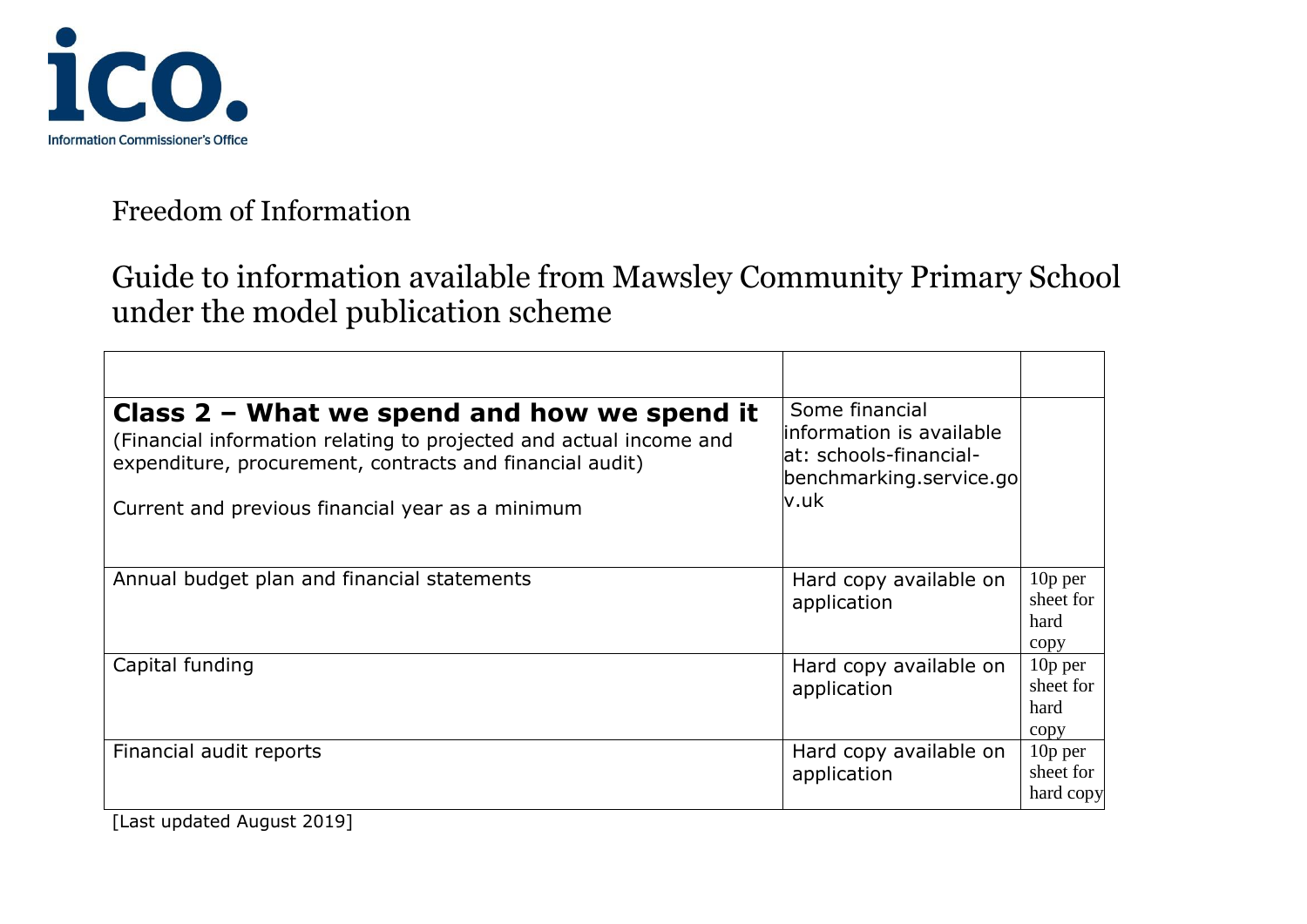

# Guide to information available from Mawsley Community Primary School under the model publication scheme

| Details of expenditure items over £2000 - published at least annually<br>but at a more frequent quarterly or six-monthly interval where<br>practical.                                                                                                   | Hard copy available on<br>application | $10p$ per<br>sheet for<br>hard<br>copy |
|---------------------------------------------------------------------------------------------------------------------------------------------------------------------------------------------------------------------------------------------------------|---------------------------------------|----------------------------------------|
| Procurement and contracts the school has entered into, or information<br>relating to / a link to information held by an organisation which has<br>done so on its behalf (for example, a local authority or diocese).                                    | Hard copy available on<br>application | 10p per<br>sheet for<br>hard<br>copy   |
| Pay policy (teachers and support staff)                                                                                                                                                                                                                 | Hard copy available on<br>application | $10p$ per<br>sheet for<br>hard copy    |
| Staff allowances and expenses that can be incurred or claimed, with<br>totals paid to individual senior staff members (Senior Leadership<br>Team or equivalent, whose basic actual salary is at least £60,000 per<br>annum) by reference to categories. | Hard copy available on<br>application | $10p$ per<br>sheet                     |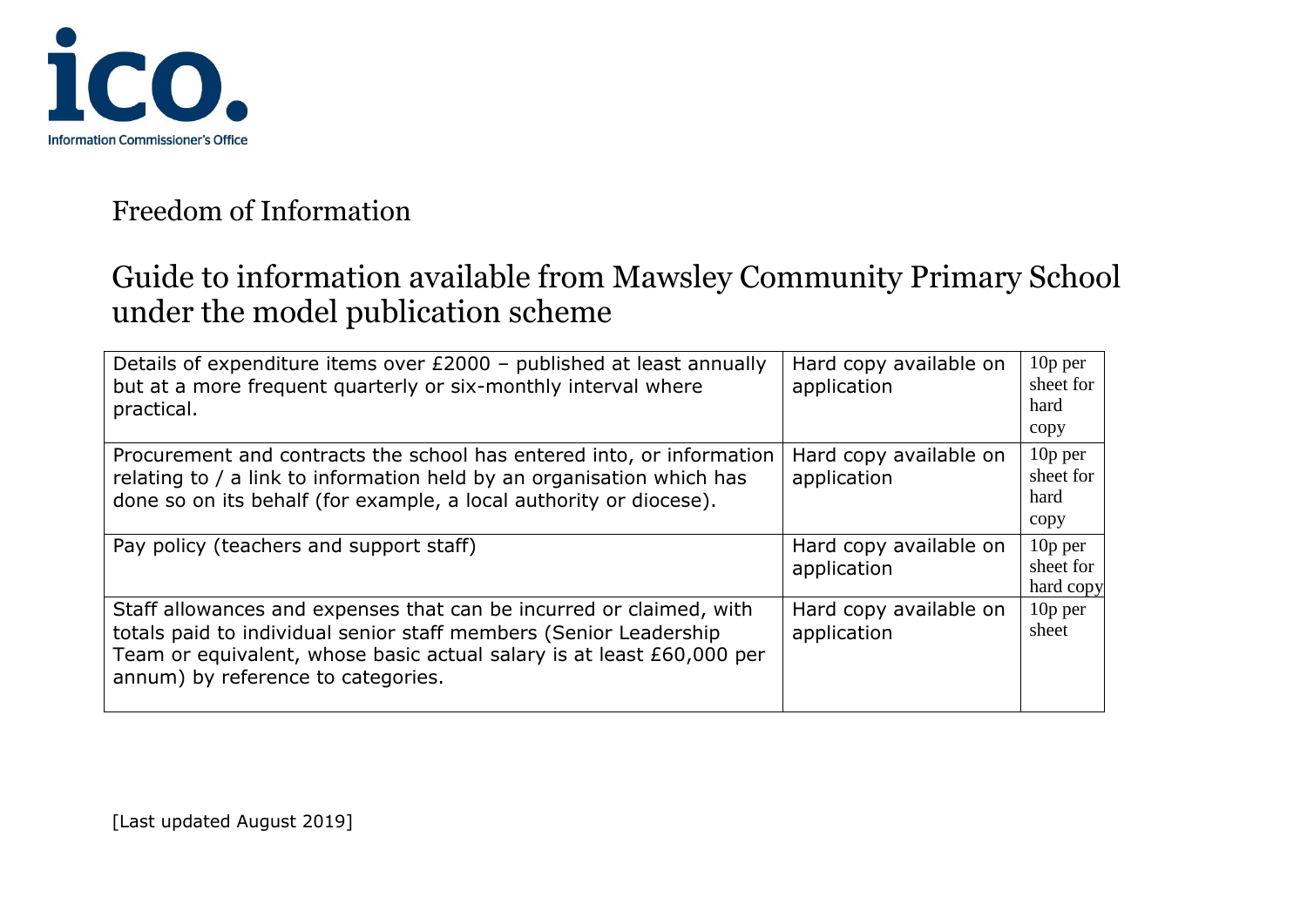

### Guide to information available from Mawsley Community Primary School under the model publication scheme

| Staffing, pay and grading structure. As a minimum the pay<br>information should include salaries for senior staff (Senior Leadership<br>Team or equivalent as above) in bands of £10,000; for more junior<br>posts, by salary range. All anonymised. | Hard copy available on<br>application | 10 <sub>p</sub> per<br>sheet |
|------------------------------------------------------------------------------------------------------------------------------------------------------------------------------------------------------------------------------------------------------|---------------------------------------|------------------------------|
| Governors' allowances that can be incurred or claimed, and a record<br>of total payments made to individual governors.                                                                                                                               | On website                            | Free                         |
| Class $3$ – What our priorities are and how we<br>are doing<br>(Strategies and plans, performance indicators, audits, inspections and<br>reviews)                                                                                                    |                                       |                              |
| Current information as a minimum                                                                                                                                                                                                                     |                                       |                              |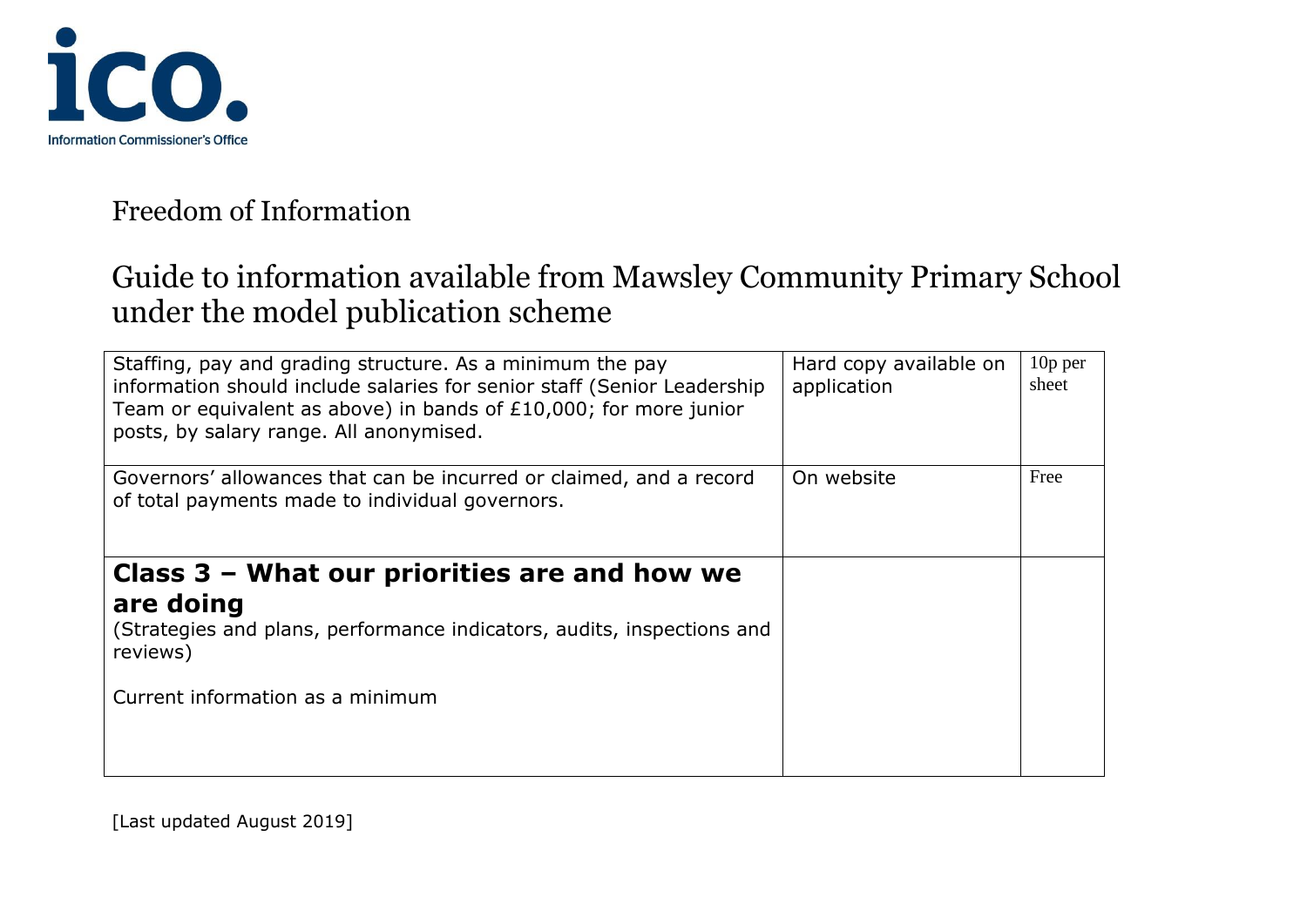

# Guide to information available from Mawsley Community Primary School under the model publication scheme

| School profile (if any)                                                                                                              | The school website<br>provides a link to                                            | Free               |
|--------------------------------------------------------------------------------------------------------------------------------------|-------------------------------------------------------------------------------------|--------------------|
| And in all cases:                                                                                                                    | performance data on<br>the DfE website                                              |                    |
| • Performance data supplied to the English or Welsh Government<br>or to the Northern Ireland Executive, or a direct link to the data |                                                                                     |                    |
| The latest Ofsted / Estyn / Education and Training Inspectorate<br>$\bullet$<br>report<br>- Summary<br>- Full report                 | A copy of the most<br>recent Ofsted report is<br>available on the school<br>website |                    |
| Post-inspection action plan                                                                                                          | Hard copy information<br>available on application                                   | $10p$ per<br>sheet |
| Performance management policy and procedures adopted by the<br>governing body.                                                       | Hard copy available on<br>application                                               | $10p$ per<br>sheet |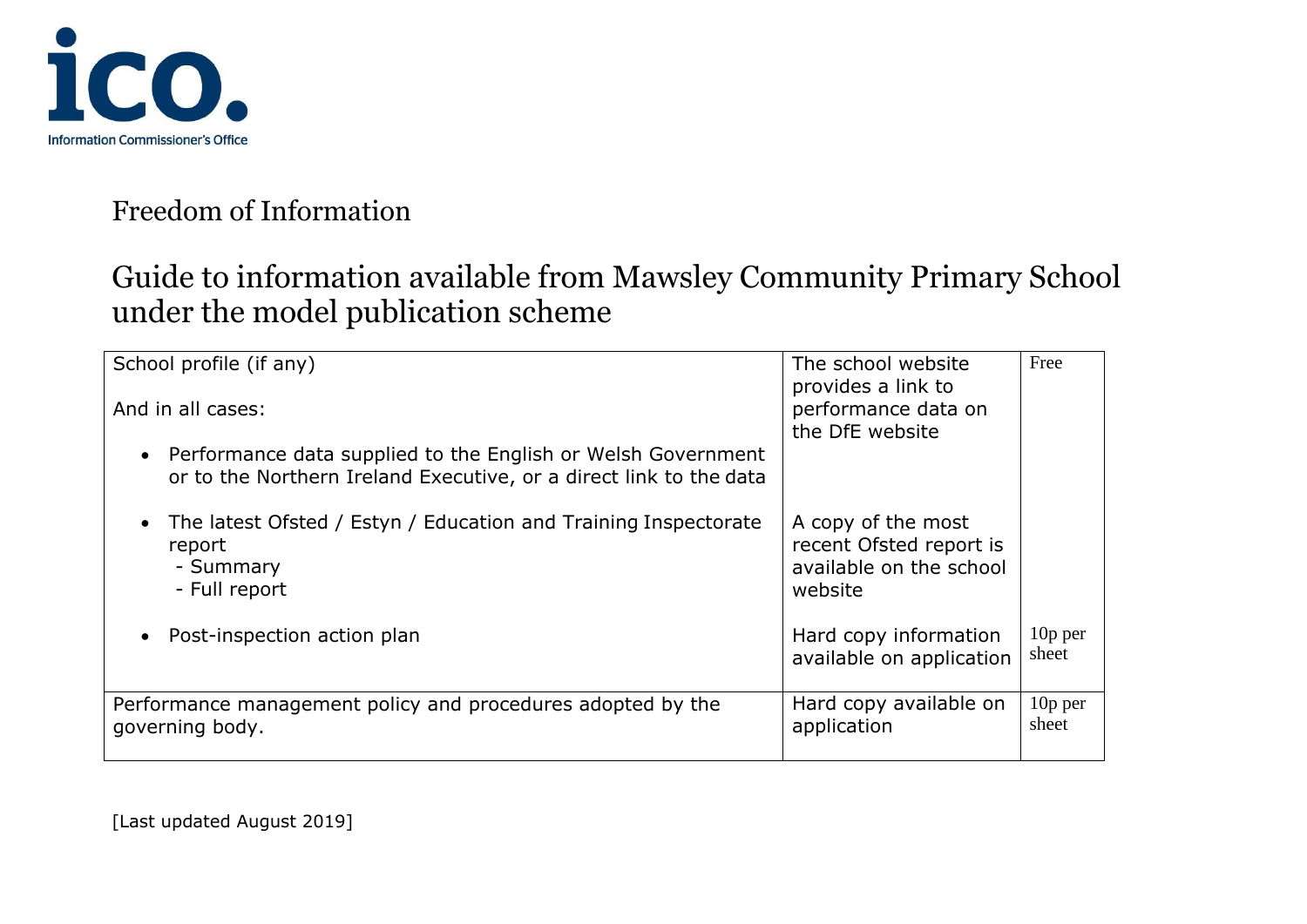

# Guide to information available from Mawsley Community Primary School under the model publication scheme

| Performance data or a direct link to it                                                                                                  | As above. Link on<br>website                                                                                               | Free |
|------------------------------------------------------------------------------------------------------------------------------------------|----------------------------------------------------------------------------------------------------------------------------|------|
| The school's future plans; for example, proposals for and any<br>consultation on the future of the school, such as a change in status    | No such plans                                                                                                              |      |
| Safeguarding and child protection                                                                                                        | On website                                                                                                                 | Free |
| Class 4 – How we make decisions<br>(Decision making processes and records of decisions)<br>Current and previous three years as a minimum |                                                                                                                            |      |
| Admissions policy/decisions (not individual admission decisions) –<br>where applicable                                                   | NCC deal with all<br>admissions and the<br>school's website has a<br>link to the admissions<br>pages of the NCC<br>website |      |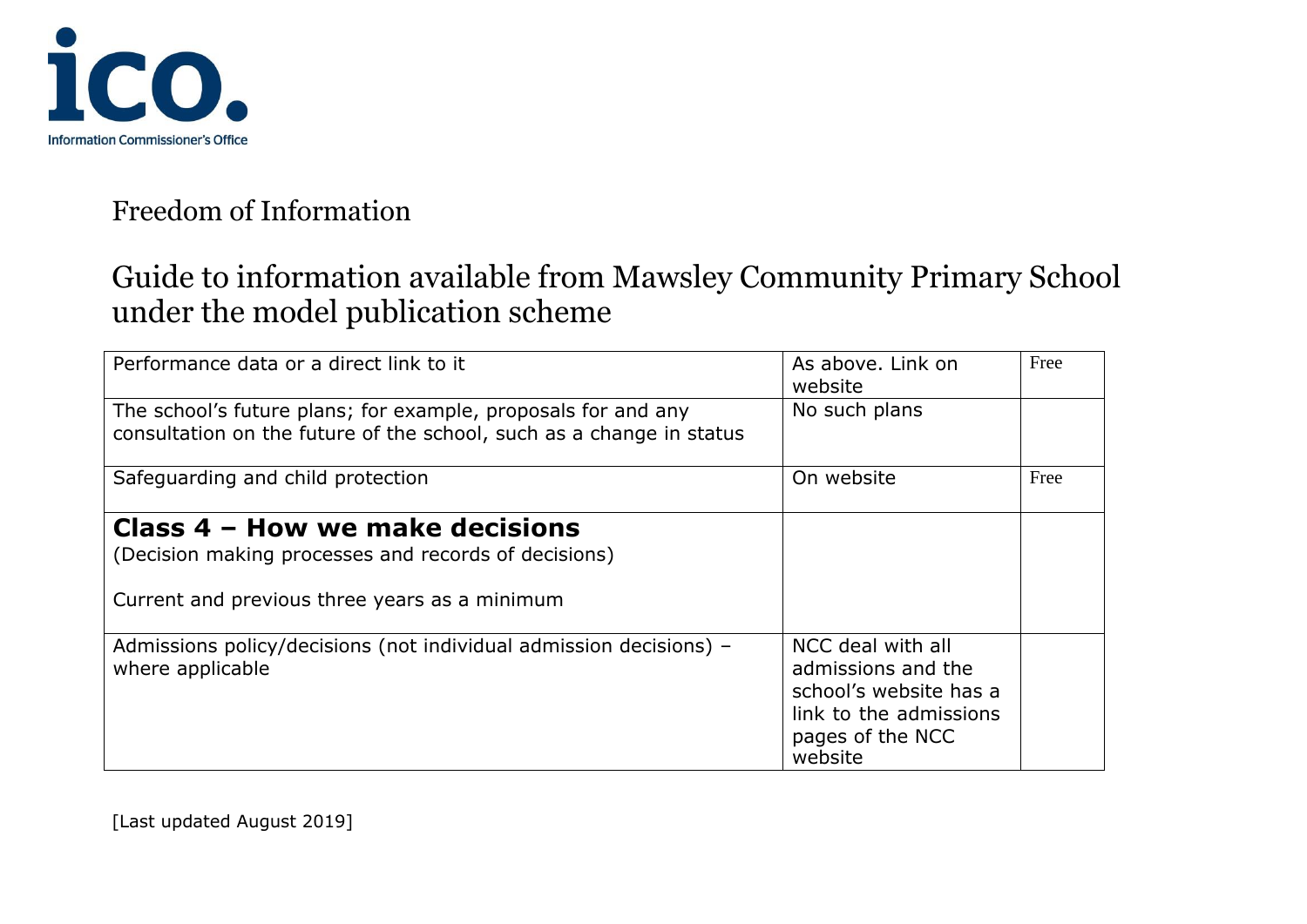

### Guide to information available from Mawsley Community Primary School under the model publication scheme

| Agendas and minutes of meetings of the governing body and its<br>committees. (NB this will exclude information that is properly<br>regarded as private to the meetings).                                                                                                                                                                                                                                                                                                                                            | Available for inspection<br>on request                                                                                                                                                                                  |                     |
|---------------------------------------------------------------------------------------------------------------------------------------------------------------------------------------------------------------------------------------------------------------------------------------------------------------------------------------------------------------------------------------------------------------------------------------------------------------------------------------------------------------------|-------------------------------------------------------------------------------------------------------------------------------------------------------------------------------------------------------------------------|---------------------|
| Class $5 -$ Our policies and procedures<br>(Current written protocols, policies and procedures for delivering our<br>services and responsibilities)<br>Current information only.<br>As a minimum these must include policies, procedures and documents<br>that the school is required to have by statute or by its funding<br>agreement or equivalent, or by the Welsh or English government or<br>the Northern Ireland Executive. These will include policies and<br>procedures for handling information requests. | The school publishes the $10p$ per<br>linformation that it is<br>required to publish on itshard<br>school website. Hard<br>copies of current<br>versions of other<br>statutory policies are<br>available on application | sheet for<br>copies |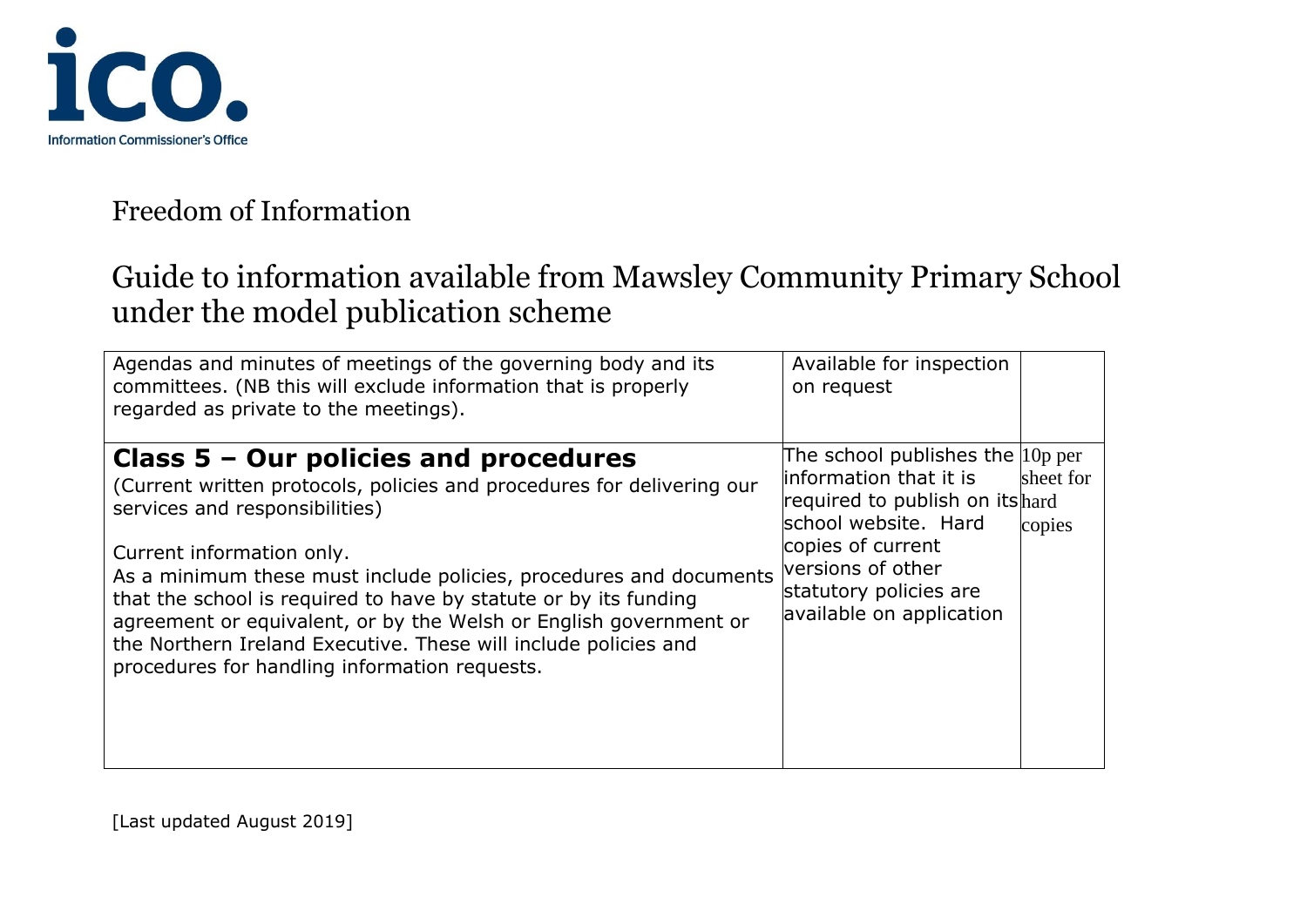

# Guide to information available from Mawsley Community Primary School under the model publication scheme

| Records management and personal data policies, including:<br>Information security policies<br>$\bullet$<br>Records retention, destruction and archive policies<br>Data protection (including information sharing policies)                                                                                                                                                                                                                                                    | The school adopts the<br>NCC policy. | Free |
|-------------------------------------------------------------------------------------------------------------------------------------------------------------------------------------------------------------------------------------------------------------------------------------------------------------------------------------------------------------------------------------------------------------------------------------------------------------------------------|--------------------------------------|------|
| Charging regimes and policies.                                                                                                                                                                                                                                                                                                                                                                                                                                                | On website                           | Free |
| This should include details of any statutory charging regimes.<br>Charging policies should include charges made for information<br>routinely published. They should clearly state what costs are to be<br>recovered, the basis on which they are made and how they are<br>calculated.<br>If the school charges a fee for re-licensing the use of datasets, it<br>should state in its quide how this is calculated (please see "How to<br>complete the Guide to information"). |                                      |      |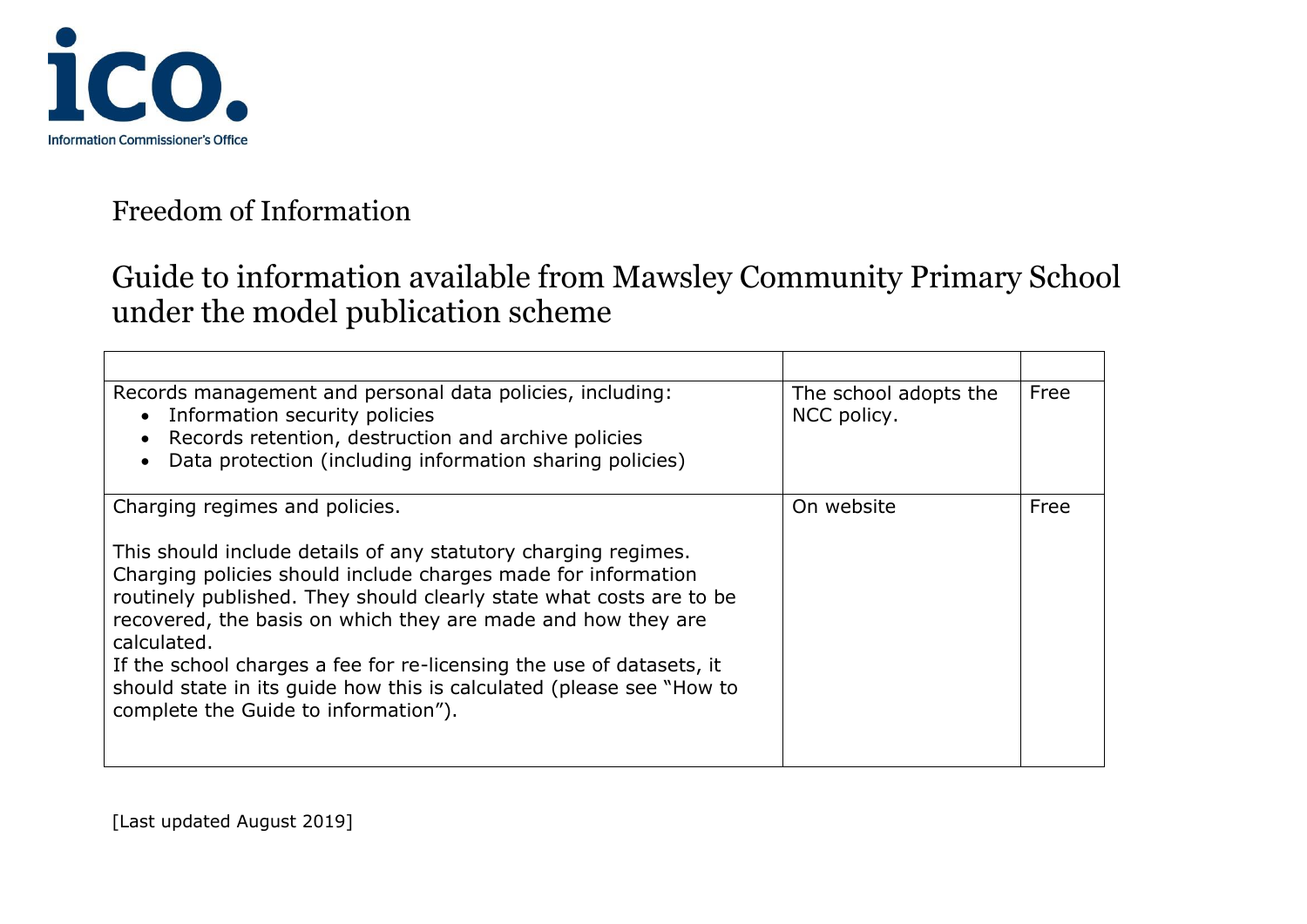

# Guide to information available from Mawsley Community Primary School under the model publication scheme

| Class $6$ – Lists and Registers                                                                                                                                        |                                                                                       |  |
|------------------------------------------------------------------------------------------------------------------------------------------------------------------------|---------------------------------------------------------------------------------------|--|
| Currently maintained lists and registers only (this does not include the<br>attendance register).                                                                      |                                                                                       |  |
| Curriculum circulars and statutory instruments                                                                                                                         | Available on the DfE<br>website                                                       |  |
| Disclosure logs                                                                                                                                                        | Available for inspection<br>on request                                                |  |
| Asset register                                                                                                                                                         | Available for inspection<br>on request                                                |  |
| Any information the school is currently legally required to hold in<br>publicly available registers                                                                    | Available for inspection<br>on request                                                |  |
| Class $7 -$ The services we offer<br>(Information about the services we offer, including leaflets, quidance<br>and newsletters produced for the public and businesses) | (hard copy or website;<br>some information may<br>only be available by<br>inspection) |  |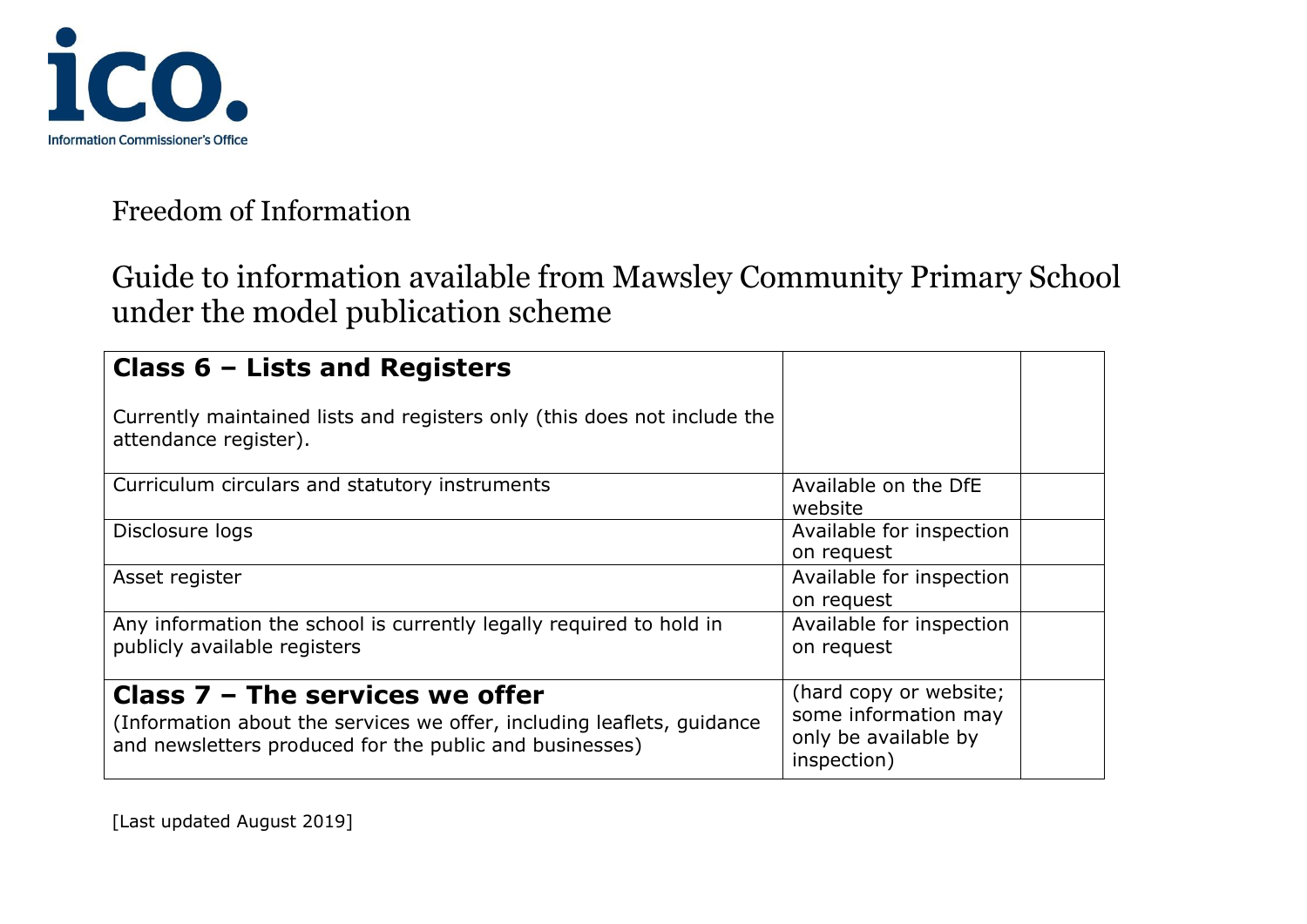

# Guide to information available from Mawsley Community Primary School under the model publication scheme

| Current information only                                                                                                                          |                                               |      |
|---------------------------------------------------------------------------------------------------------------------------------------------------|-----------------------------------------------|------|
| Extra-curricular activities                                                                                                                       | Website                                       | Free |
| Out of school clubs                                                                                                                               | Website                                       | Free |
| Services for which the school is entitled to recover a fee, together<br>with those fees                                                           | Website                                       | Free |
| School publications, leaflets, books and newsletters                                                                                              | Website. Hard copies<br>available on request. |      |
| <b>Additional Information</b><br>This will provide schools with the opportunity to publish information<br>that is not itemised in the lists above |                                               |      |
| <b>None applicable</b>                                                                                                                            |                                               |      |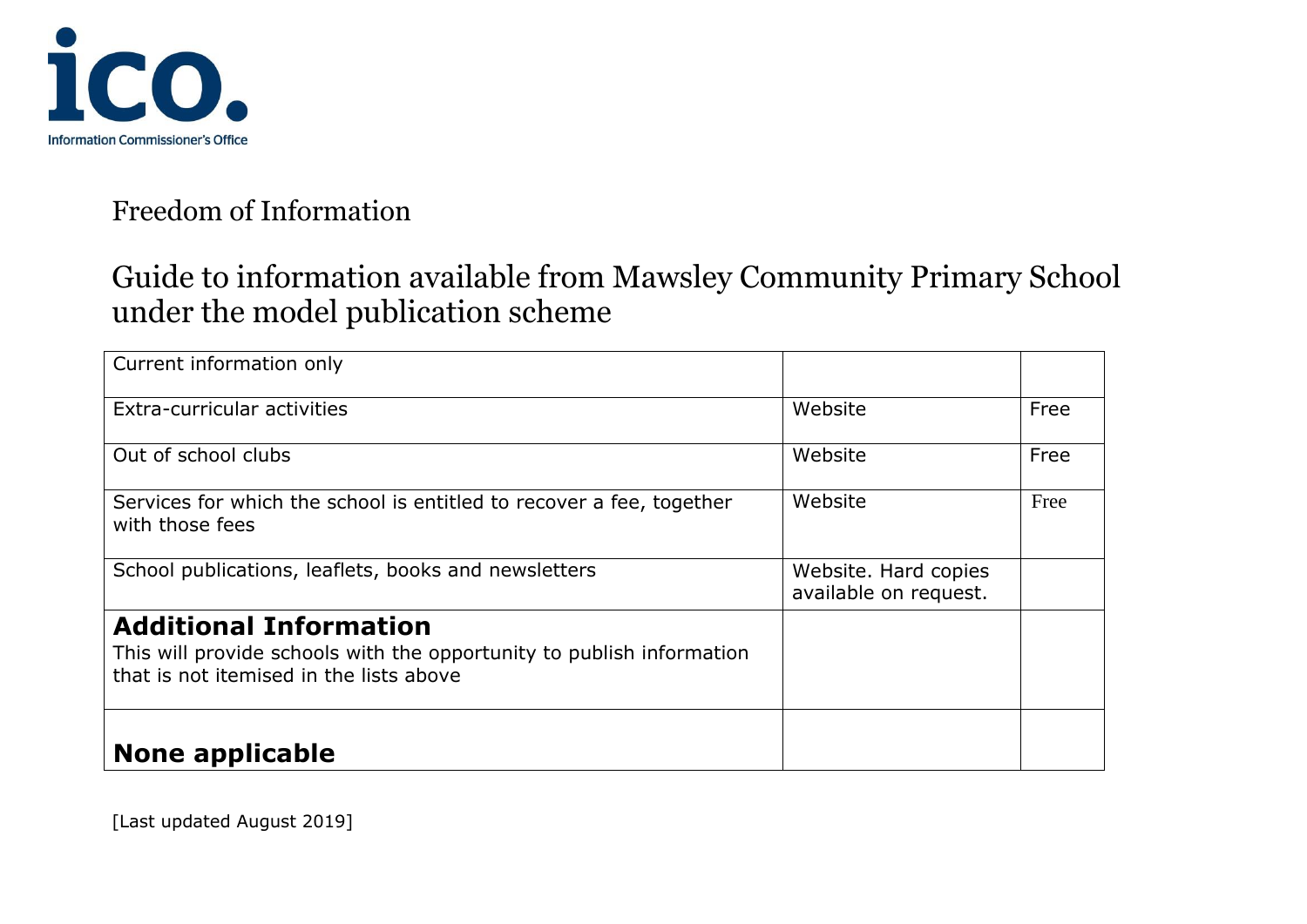

Guide to information available from Mawsley Community Primary School under the model publication scheme

#### **SCHEDULE OF CHARGES**

**This describes how the charges have been arrived at and should be published as part of the guide.**

| <b>TYPE OF CHARGE</b>    | <b>DESCRIPTION</b>                                          | <b>BASIS OF CHARGE</b>        |
|--------------------------|-------------------------------------------------------------|-------------------------------|
| <b>Disbursement cost</b> | Photocopying/printing @<br>10p per sheet (black &<br>white) | Actual cost plus admin charge |